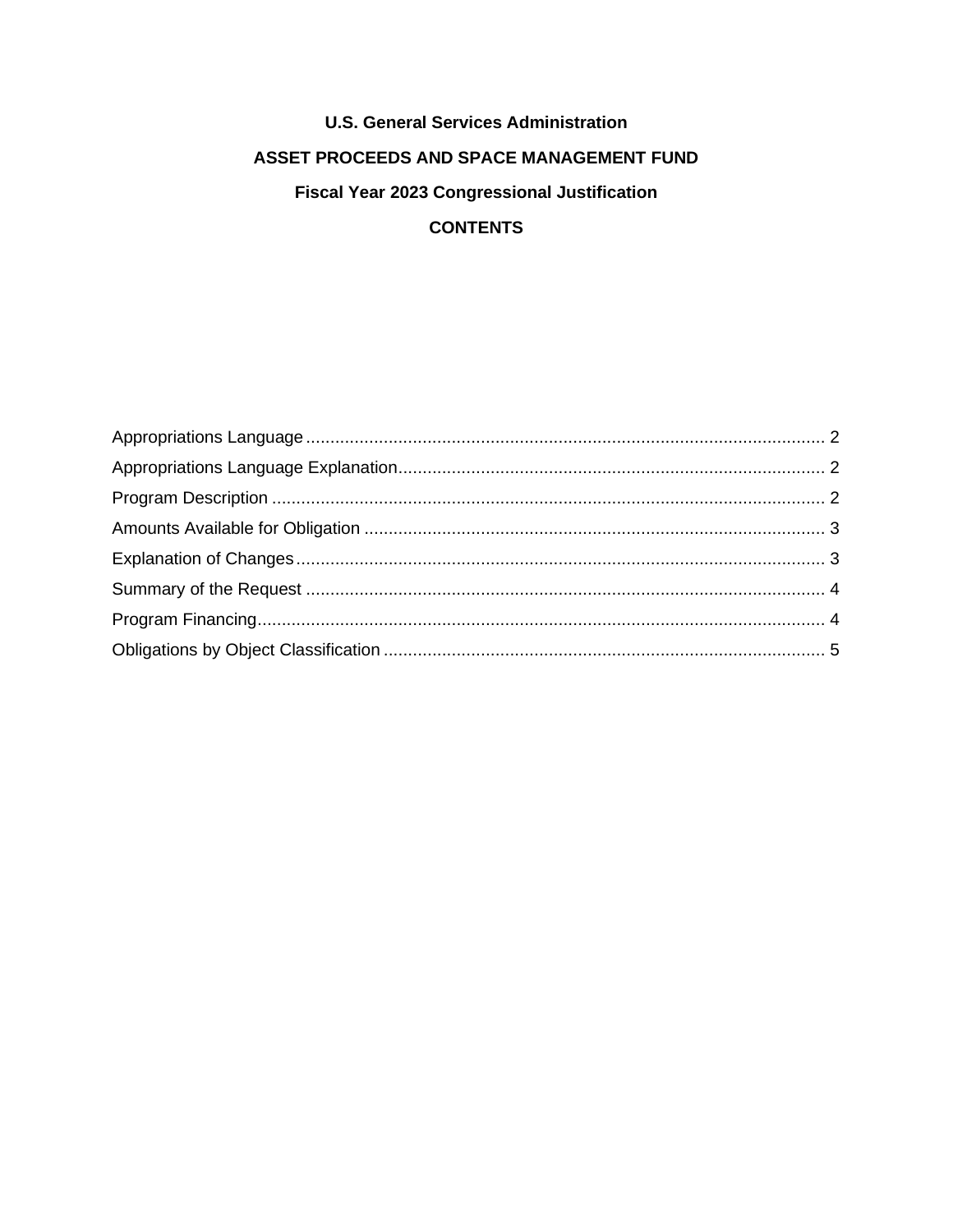## <span id="page-1-0"></span>**Appropriations Language**

*For carrying out section 16(b) of the Federal Assets Sale and Transfer Act of 2016 (40 U.S.C. 1303 note), \$16,000,000, to remain available until expended.* 

## <span id="page-1-1"></span>**Appropriations Language Explanation**

This appropriation language provides funding to the Asset Proceeds and Space Management Fund (APSMF) for the approved implementation of the recommendations made by the Public Buildings Reform Board (PBRB) consistent with P.L. 114-287.

## <span id="page-1-2"></span>**Program Description**

This activity provides for the purposes of carrying out actions pursuant to PBRB recommendations for civilian real property. In addition, amounts received from the sale of any civilian real property pursuant to a recommendation of PBRB are available, as provided in appropriations Acts. The Federal Asset Sales and Transfer Act authorized uses include colocation, redevelopment, reconfiguration of space, disposal, covering costs associated with sales transactions, acquiring land, construction, constructing replacement facilities, conducting advance planning and design as may be required to transfer functions from a Federal asset or property to another Federal civilian property, and other actions recommended by the PBRB for Federal agencies.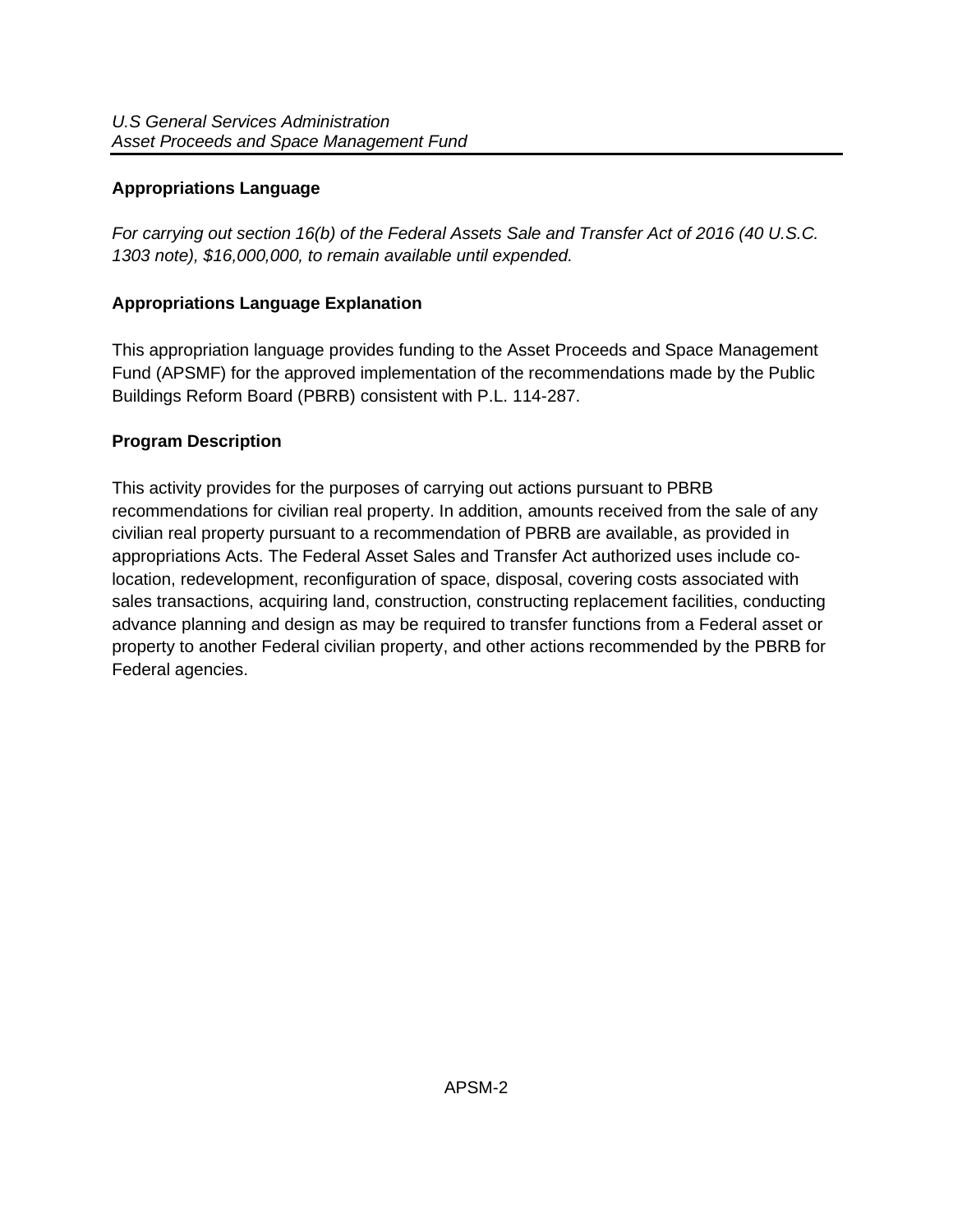## <span id="page-2-0"></span>**Amounts Available for Obligation**

(Dollars in Thousands)

|                                               |    | FY 2021 | FY 2022 |        | FY 2023 |         |
|-----------------------------------------------|----|---------|---------|--------|---------|---------|
|                                               |    | Actual  |         | Plan   |         | Request |
| <b>Resources:</b>                             |    |         |         |        |         |         |
| <b>Fund Balance</b>                           | \$ | 30,000  | \$      | 32,758 | \$      | 44,178  |
| Appropriation                                 | \$ | 16,000  | \$      | 16,000 | \$      | 16,000  |
| Retention of Proceeds (Sale of Real Property) | \$ |         | \$      |        | \$      |         |
| Subtotal, Revenue                             | \$ |         | \$      |        | \$      |         |
| <b>Total Resources Available</b>              | \$ | 46,000  | \$      | 48,758 | \$      | 60,178  |
|                                               |    |         |         |        |         |         |
| <b>Total Obligations</b>                      | \$ | 13,242  | \$      | 4,580  | \$      | 16,000  |
| <b>Fund Balance</b>                           | \$ | 32,758  | S       | 44,178 | \$      | 44,178  |

Note: FY 2022 obligations include obligations against prior-year authority.

## <span id="page-2-1"></span>**Explanation of Changes**

(Dollars in Thousands)

|                          | <b>FTE</b> | FY 2021<br>Actual | <b>FTE</b>               | FY 2022<br>Annualized<br>CR |                | FTE                      | FY 2023<br>Request       |  |  |
|--------------------------|------------|-------------------|--------------------------|-----------------------------|----------------|--------------------------|--------------------------|--|--|
|                          | -          | \$16,000          | $\overline{\phantom{a}}$ | \$                          | 16,000         | $\overline{\phantom{a}}$ | \$16,000                 |  |  |
|                          |            |                   |                          |                             |                |                          |                          |  |  |
| <b>Total Adjustments</b> |            |                   | $\blacksquare$           | S                           | $\blacksquare$ | $\blacksquare$           | $\overline{\phantom{a}}$ |  |  |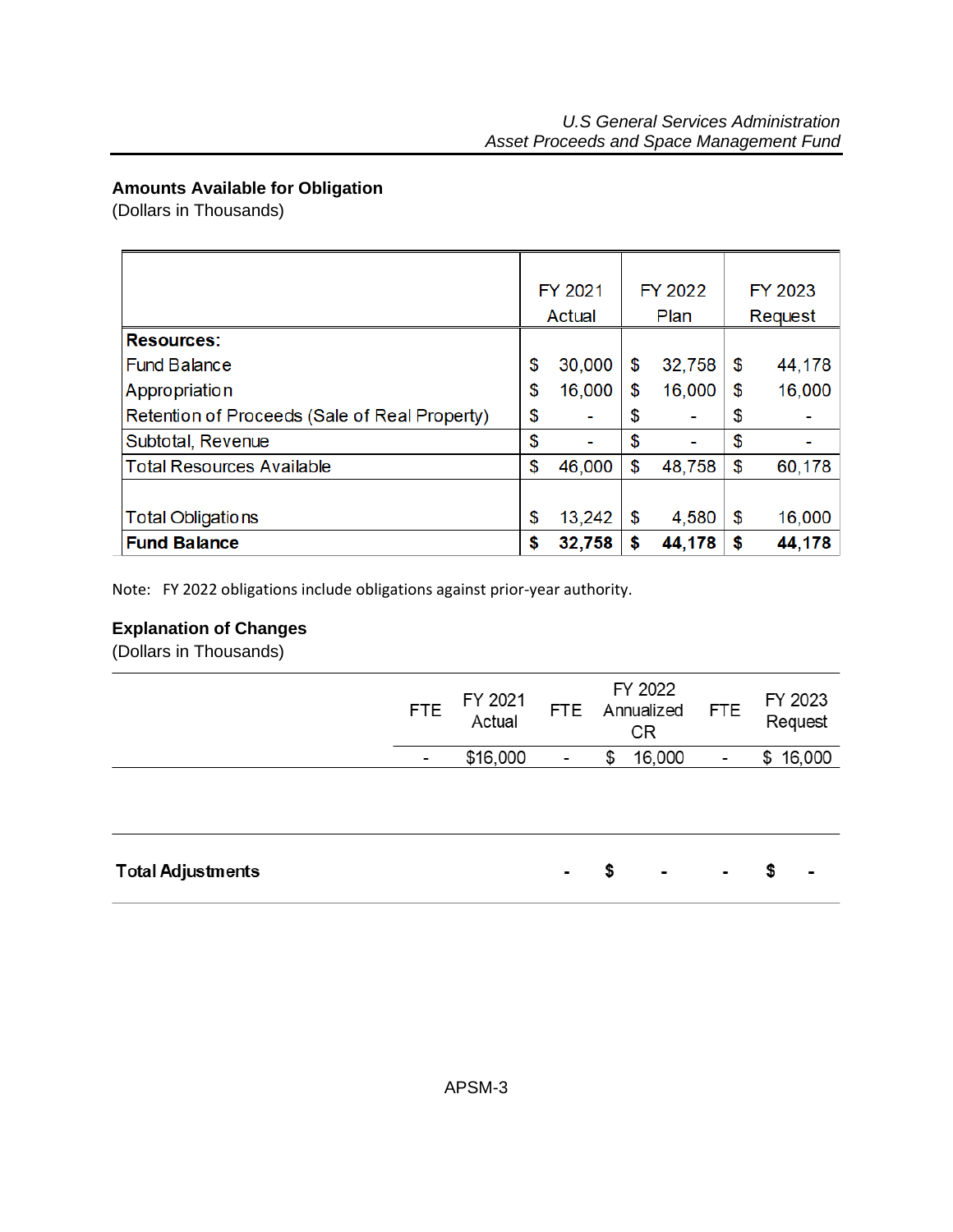## <span id="page-3-0"></span>**Summary of the Request**

The FY 2023 request for the APSMF is \$16 million.

The APSMF will fund the implementation of the recommended actions of PBRB, subject to approval of PBRB recommendations by the Office of Management and Budget (OMB). PBRB will identify opportunities for cost savings and deficit reduction by minimizing the Federal Government's inventory of civilian real property.

The APSMF will fund the execution of actions recommended by the PBRB and approved by OMB in accordance with the enacted Federal Asset Sales and Transfer Act. Action includes efforts to consolidate the footprint and maximize the utilization rate of Federal buildings and facilities, reduce the reliance on leased space, sell or redevelop high-value assets that are under-utilized to obtain the highest and best value for the taxpayer, reduce operating and maintenance costs, reduce redundancy, and facilitate and expedite the sale or disposal of unneeded Federal civilian properties.

## <span id="page-3-1"></span>**Program Financing**

The corpus of the APSMF was established with appropriations in FY 2018, and the Administration is seeking further appropriations in FY 2023. The proposed language provides that appropriated funds will be available until expended to finance real property projects recommended by PBRB and approved by OMB. The APSMF is also authorized under the Federal Assets Sale and Transfer Act to collect the sales proceeds from the disposal of civilian real property pursuant to OMB's approval of PBRB's recommendations. Those amounts presently may be used in future fiscal years only when authorized by Congress.

To complete the execution of the approved projects, the disposing agency may fund the project directly or the APSMF may fund the project. For projects funded by the APSMF, the APSMF may enter into reimbursable agreements with GSA or occupant agencies.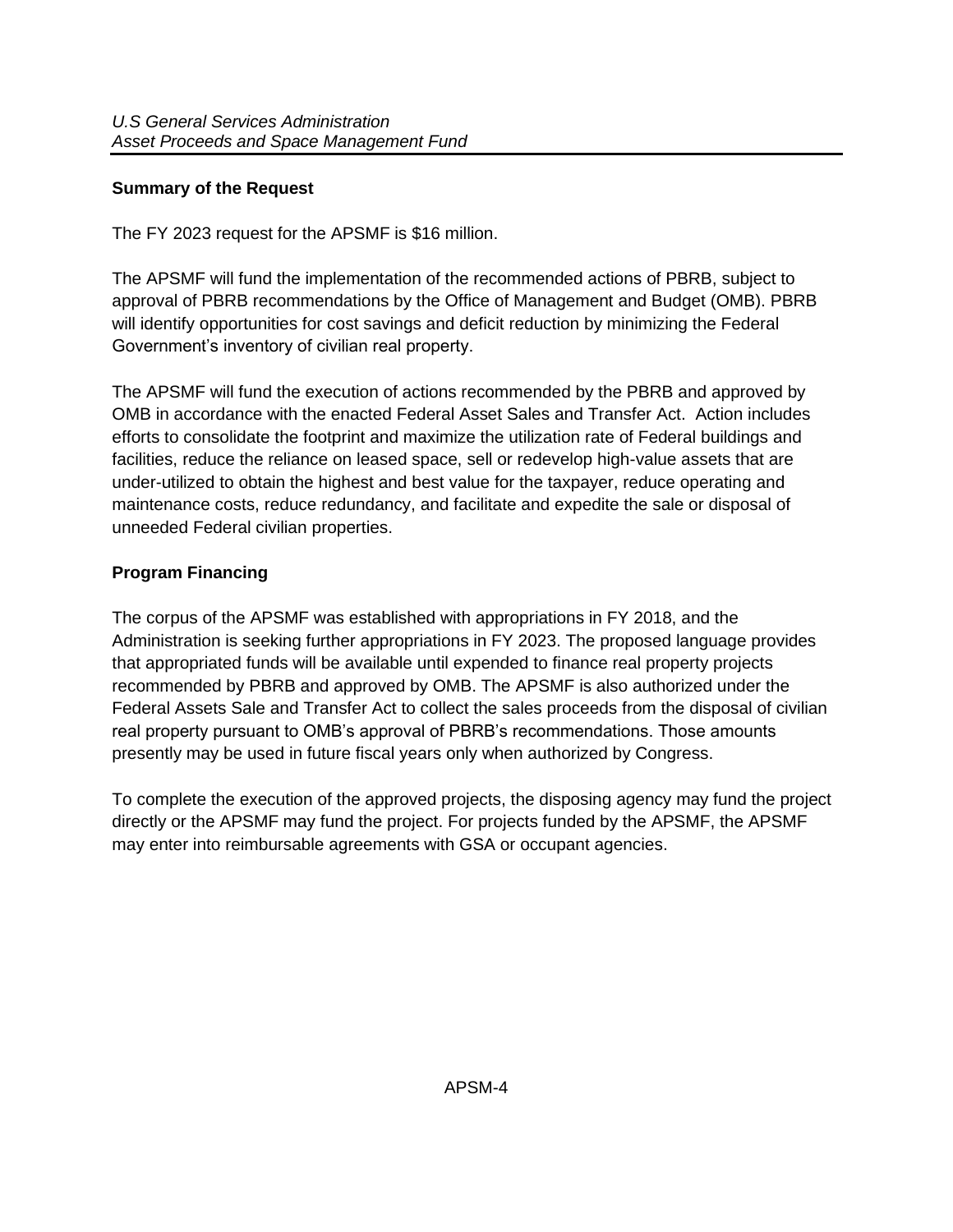## <span id="page-4-0"></span>**Obligations by Object Classification**

(Dollars in Thousands)

|                                                                                                                                       | FY 2021<br>Actual  |                      | FY 2022<br>Plan | FY 2023<br>Request |        |
|---------------------------------------------------------------------------------------------------------------------------------------|--------------------|----------------------|-----------------|--------------------|--------|
| 25.1 Advisory and assistance services<br>25.2 Other services from non-Federal sources<br>25.4 Operation and maintenance of facilities | 82<br>13.062<br>97 | S<br>\$<br>\$.<br>£. | 200<br>4.380    | S<br>\$.           |        |
|                                                                                                                                       |                    |                      |                 | S                  | 16,000 |
| 99.0 Obligations, Appropriated                                                                                                        | 13.242             |                      | 4.580           | S                  | 16,000 |

Note: FY 2022 obligations include obligations against prior-year authority.